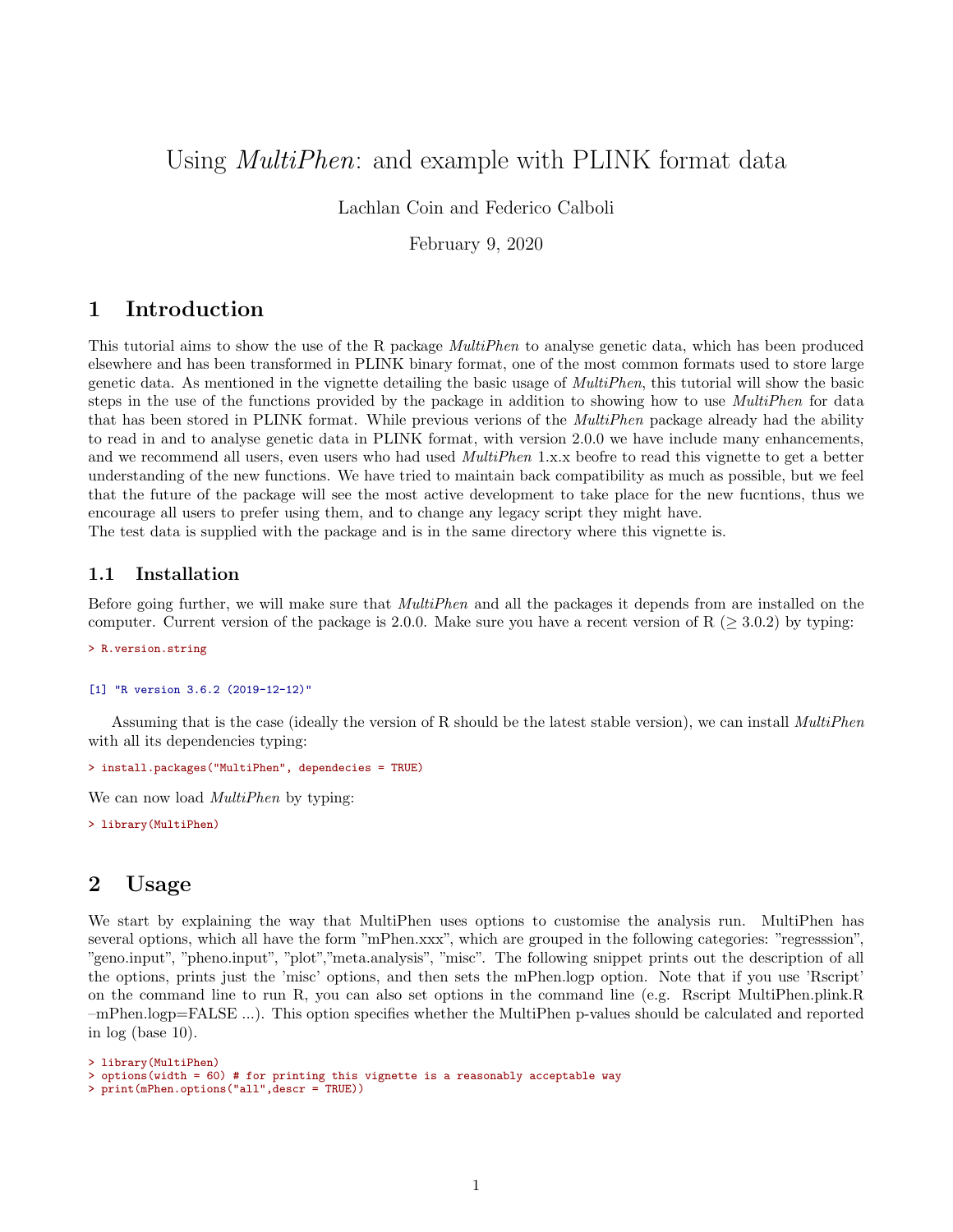\$mPhen.inverseRegress [1] "whether to use genotypes as outcome" \$mPhen.JointModel [1] "whether to use a multivariate model" \$mPhen.scoreTest [1] "whether to use a score test rather than likelihood test, for ordinal inverse regression only" \$mPhen.calcHWE [1] "whether to calculate HWE values" \$mPhen.exactMethod [1] "if non-null, then which exact method to use. Can be wald,midp,fisher,small, see ?oddsratio()" \$mPhen.rescale [1] "when using imputed values and ordinal regression, how to scale probabilities to get integer values" \$mPhen.variable.selection<br>[1] "whether backward sel "whether backward selection should be used to reduce number of associated variables" \$mPhen.link.geno [1] "the link function when using genotype as outcome, can be ordinal or gaussian" \$mPhen.adjustSinglePv [1] "whether to use a Nyoldt-Sidak correction on single-trait pvalue associations based on effective number of phenotypes tested" \$mPhen.useExpected [1] "whether to converted imputed data to dosage data. Should set link.geno to gaussian in this case" \$mPhen.link.pheno [1] "link function when using phenotpe as outcome. If it is NULL, then automatically determined based on number of unique levels in \$mPhen.ccarep [1] "Number of repetitions when using mPhen.cca" \$mPhen.thresh.diff [1] "Threshold on euclidian distances (L2) between genotype weights from one iteration to the next, and also between phenotype weig \$mPhen.orthPheno [1] "Whether to orthogonalise phenotypes prior to association. Can be 'none', 'PCA', or 'GramSchmidt'" \$mPhen.sigThresh [1] "only plot pvalues more significant than this" \$mPhen.noPhenosPerPlot [1] "maximum number of phenotypes to include per plot" \$mPhen.limitP [1] "the smallest pvalue to plot in manhattan (smaller values will be set to this value)" \$mPhen.title [1] "base title for all plots" \$mPhen.minlogpv [1] "the smallest pvalue to show on qqplot" \$mPhen.colourByChroms [1] "whether to colour different chroms on manhattan by colour, or to colour different phenotypes by different colours. Phenotypes \$mPhen.cex [1] "scaling for x-axis in plots" \$mPhen.pool [1] "in drawing qq plot, whether to pool pvalues across phenotypes before drawing plot" \$mPhen.Colv<br>[1] "whether to use a dendrogram in heatmap on phenotypes. In some cases making the dendrogram will throw an error, in which case : \$mPhen.indexMatch [1] "this is the co-ordinates of a locus you wish to highlight on heatmap" \$mPhen.onlyShowJoint [1] "whether to only show Joint model pvalues whenever a joint model is used. If false, then joint model not plotted, if TRUE, only \$mPhen.nacolor [1] "what colour to use on heatmap for NA" \$mPhen.batch [1] "the number of snp genotypes to read into memory" \$mPhen.baseValue [1] "Default genotype, use 0 for SNP genotypes, and 2 for CN genotypes" \$mPhen.format [1] "Which format field to read in from VCF file" \$mPhen.starting [1] "Defines start position on chromosome for analysis" \$mPhen.ending [1] "Defines end position on chromosome for analysis"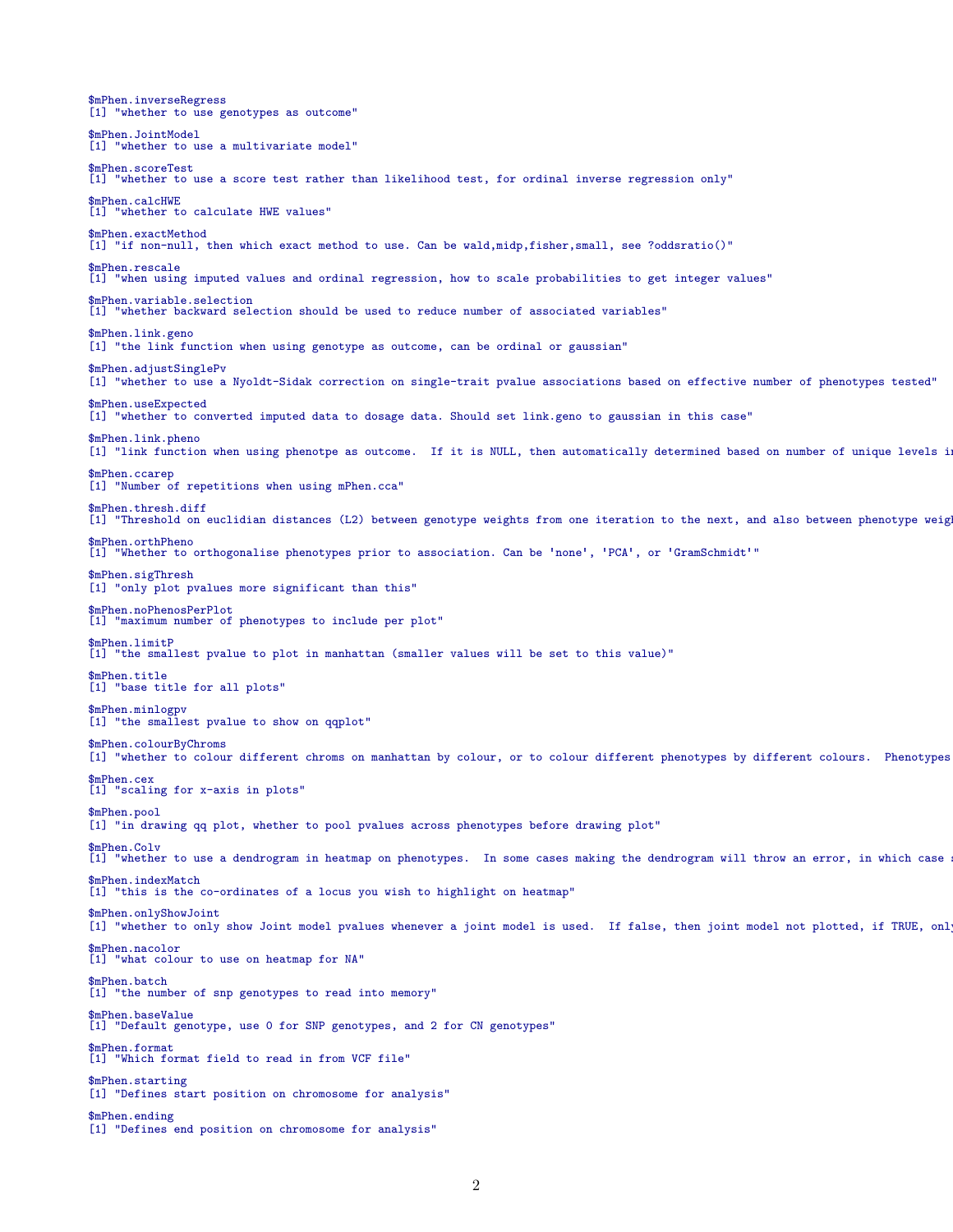\$mPhen.thin [1] "Allows taking every 10th snp, default is 1" \$mPhen.rsidToDo [1] "Which rs identifiers to run the analysis on" \$mPhen.matchPosition [1] "whether to match mPhen.rsidToDo to position rather than id" \$mPhen.numGenoPCs [1] "How many geno pcs to calculate. Note: the relatedness matrix is updated if this value is greater than zero, but the PCs (eige \$mPhen.onlyCommon [1] "whether to restrict to only positions in common when merging multiple cohorts" \$mPhen.sep.pheno [1] "separator between cols in phenotype file" \$mPhen.onlyCommonPheno [1] "whether to include only common phenotypes" \$mPhen.numHeaderRows.pheno [1] "how many header rows in phenotype file" \$mPhen.naRowThresh [1] "exclude samples with more than this fraction of missing genotypes" \$mPhen.naColThresh [1] "exclude phenotypes with more than this fraction of missing values" \$mPhen.fillMissingPhens [1] "whether to impute missing phenotype values when reading in a phenotype file" \$mPhen.quantileThresh [1] "If excludeFile has a second column, indicating quality, then include the top percentage only in analysis" \$mPhen.sep.pheno [1] "separator between cols in phenotype file" \$mPhen.onlyCommonPheno [1] "whether to include only common phenotypes" \$mPhen.numHeaderRows.pheno [1] "how many header rows in phenotype file" \$mPhen.naRowThresh [1] "exclude samples with more than this fraction of missing genotypes" \$mPhen.naColThresh [1] "exclude phenotypes with more than this fraction of missing values" \$mPhen.fillMissingPhens [1] "whether to impute missing phenotype values when reading in a phenotype file" \$mPhen.quantileThresh [1] "If excludeFile has a second column, indicating quality, then include the top percentage only in analysis" \$mPhen.log10p [1] "whether to calculate probabilities in log10 space" \$mPhen.defaultBackwardFrac [1] "what proportion of variables to remove at each iteration" \$mPhen.defaultBackwardThresh [1] "threshold for backward selection significance" \$mPhen.defaultUseBF [1] "whether to use bayes factor for backward selection" \$mPhen.resultsDir [1] "output directory" \$mPhen.metaMinCohortNum [1] "the minimum number of cohorts which have a beta/se in order to report a meta-analysis result" \$mPhen.useFisherIfAllBetaNA [1] "if beta is not available, whether to revert to Fishers method for combining pvalues" > print(mPhen.options("misc",descr = TRUE)) \$mPhen.log10p [1] "whether to calculate probabilities in log10 space" \$mPhen.defaultBackwardFrac [1] "what proportion of variables to remove at each iteration"

\$mPhen.defaultBackwardThresh [1] "threshold for backward selection significance"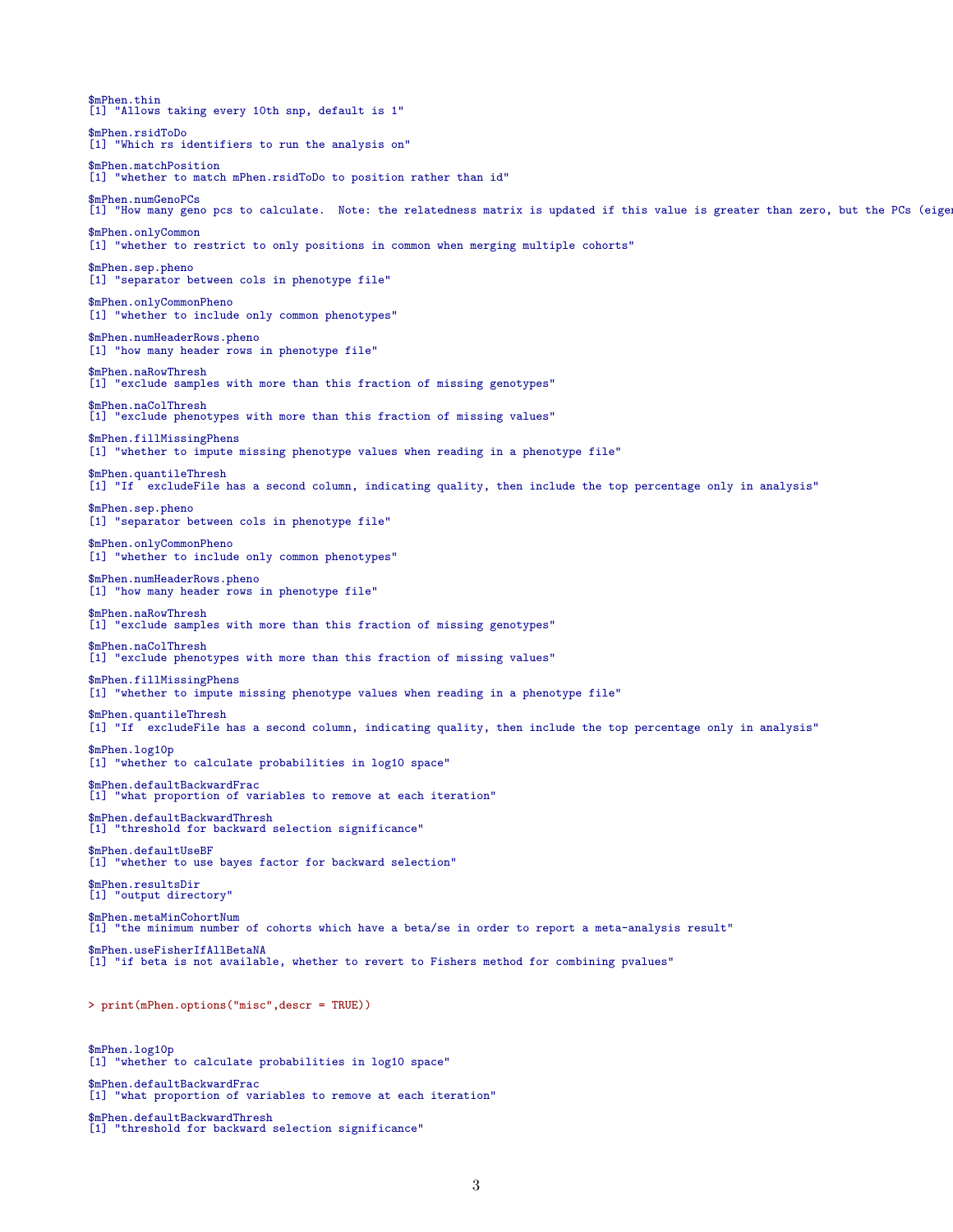\$mPhen.defaultUseBF<br>[1] "whether to use "whether to use bayes factor for backward selection" \$mPhen.resultsDir [1] "output directory" \$mPhen.metaMinCohortNum [1] "the minimum number of cohorts which have a beta/se in order to report a meta-analysis result" \$mPhen.useFisherIfAllBetaNA [1] "if beta is not available, whether to revert to Fishers method for combining pvalues"

#### > options("mPhen.log10p"=FALSE)

First, we read the phenotypes from a phenotype file, for which the first column specifies sample ids, and the first row specifies phenotype names. This requires a set of default options specifying how to read the phenotype input, for example the delimiter between columns, which is tab by default. Note that a plink style '.fam' file can also be read as a phenotype file, however, a space delimiter should be specified.

```
> pheno.opts = mPhen.options("pheno.input")
> pheno = mPhen.readPhenoFiles("pheno.txt", opts = pheno.opts)
> pheno.opts$mPhen.sep.pheno="
> pheno.opts$mPhen.numHeaderRows.pheno = 0
> pheno.hapmap = mPhen.readPhenoFiles("hapmap2.fam", opts = pheno.opts)
```
Note that *pheno* is a list with two elements - the first element is a matrix of phenotype values, and the second is a list which specifies which phenotypes to use as for association, and which to use as covariates, residuals, stratification or exclusion indices. This second list can be modified as desired.

```
> print(names(pheno))
[1] "pheno" "limit"
> print(pheno$limit)
$phenotypes
[1] "pheno1" "pheno2" "pheno3" "pheno4" "pheno5" "pheno6"
$covariates
NULL
$resids
NULL
$strats
NULL
$excls
NULL.
> pheno.hapmap$limit$covariates = pheno.hapmap$limit$phenotypes[1]
> pheno.hapmap$limit$phenotypes = pheno.hapmap$limit$phenotypes[-1]
```
The next step is to prepare the phenotype data for association analysis. This includes carrying out any phenotype transformations, (including potentially orthogonalising the phenotype data) as well as pre-calculating covariance matrices, residual offsets and stratification indices. This step uses options specified in the 'regression' options category. The pheno\$limit is used here to define which are the outcome variables, and which are used as covariates, etc.

```
> opts = mPhen.options("regression")
> phenoObject = mPhen.preparePheno(pheno,opts = opts)
[1] "excluding 0 samples based on exclusion criteria"
> phenoObject.hapmap = mPhen.preparePheno(pheno.hapmap,opts = opts)
[1] "excluding 0 samples based on exclusion criteria"
```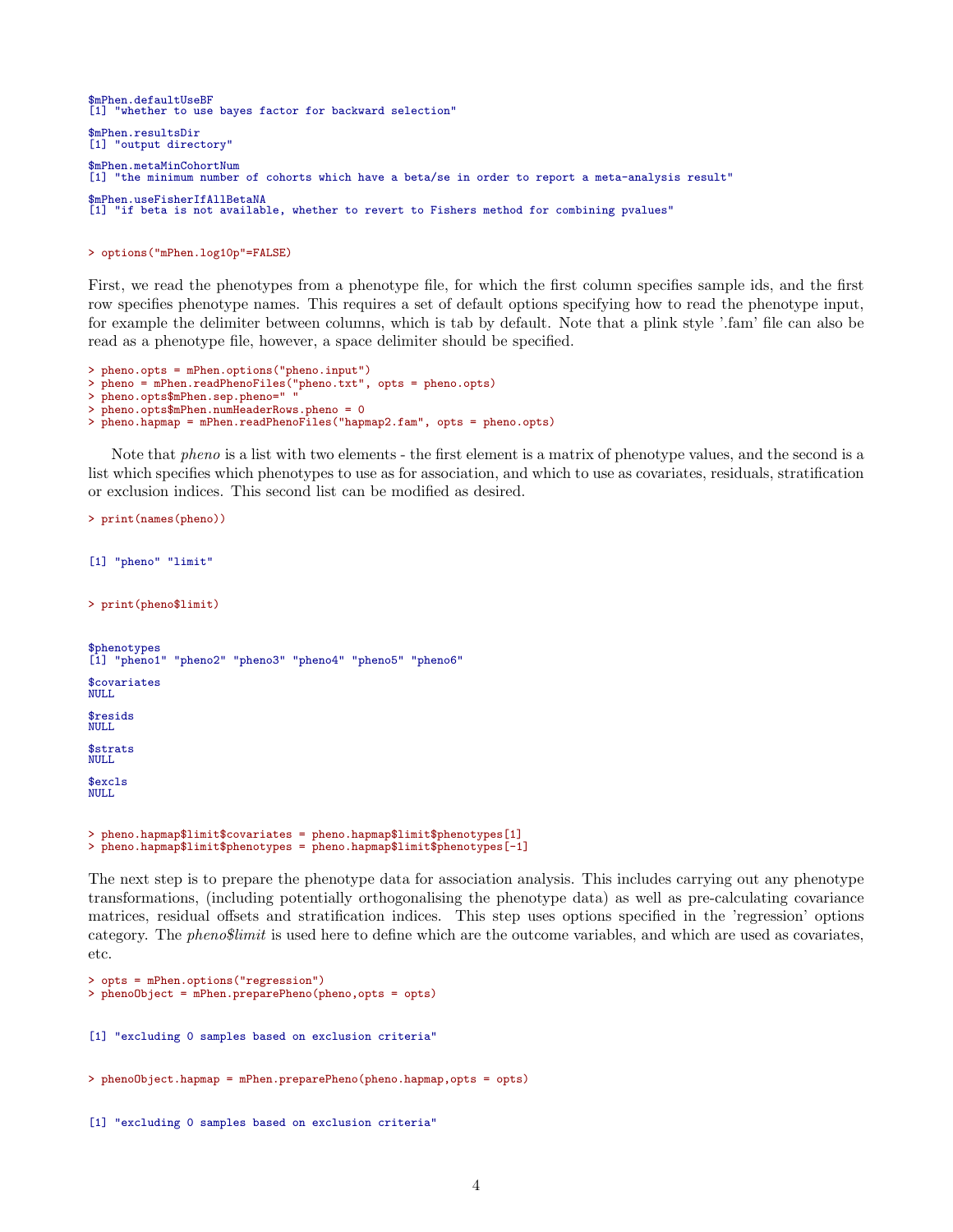```
> numPhenos = length(phenoObject$phenN)
> numPhenos.hapmap = length(phenoObject.hapmap$phenN)
```
Next, we get the default options for reading in genotypes, and for regression. We modify the mPhen.batch option so that we only read in 100 genotypes at a time. We also specify the input file, which can be in multiple formats. The mPhen.format option is used for multi-format input files, such as a vcf or a zip file. In this case we will specify the 'GT' or genotype format, but we can also specify a 'GL' or genotype-likelihood format.

```
> geno.opts = mPhen.options("geno.input")
> opts = mPhen.options("regression")
> geno.opts$mPhen.batch = 100
> geno.opts$mPhen.format = "GT"
```
Next, we read genotypes from the file. Note also that if the data is read in as imputed (supported for .vcf and .zip formats, but not plink format), then the genotype matrix will be 3 dimensional, with the third dimension specifying the probability. Note that in this example we specify the 'indiv' variable when reading in the genotype file. This will ensure that the genotypes are re-ordered to be in the same order as in the phenotype file. Note that as plink input comprises multiple files with the same root name, we just specify the root name. across possible genotypes. Note that this superseeds the "read.plink" function, which is still in the package for backward compatibility.

```
> file = "ALL.chr21.integrated.phase1.v3.20101123.snps.indels.svs.genotypes.extract.zip"
> genoConnection <-mPhen.readGenotypes(file, opts = geno.opts
                                         indiv = rownames(pheno$pheno))[1] "first last 9412126 9414592"
> geno <-genoConnection$genoData
> dimg = dim(geno)
> file = "hapmap2"
> genoConnection.hapmap <-mPhen.readGenotypes("hapmap2", opts = geno.opts,
                                                indiv = rownames(pheno.hapmap$pheno))
```
[1] 89 100

```
> geno.hapmap <-genoConnection.hapmap$genoData
```
## 3 Association

. We first run an inverse regression using the default MultiPhen model using mPhen.assoc. The default options for regression can be viewed by printing the opts object obtained in the previous step. In particular, note that opts\$mPhen.inverseRegress = TRUE; opts\$mPhen.JointModel = TRUE and opts\$mPhen.link.geno = "ordinal".

> print(opts)

\$mPhen.inverseRegress [1] TRUE \$mPhen.JointModel [1] TRUE \$mPhen.scoreTest [1] FALSE \$mPhen.calcHWE [1] FALSE \$mPhen.exactMethod NULL \$mPhen.rescale [1] 100 \$mPhen.variable.selection [1] FALSE \$mPhen.link.geno [1] "ordinal \$mPhen.adjustSinglePv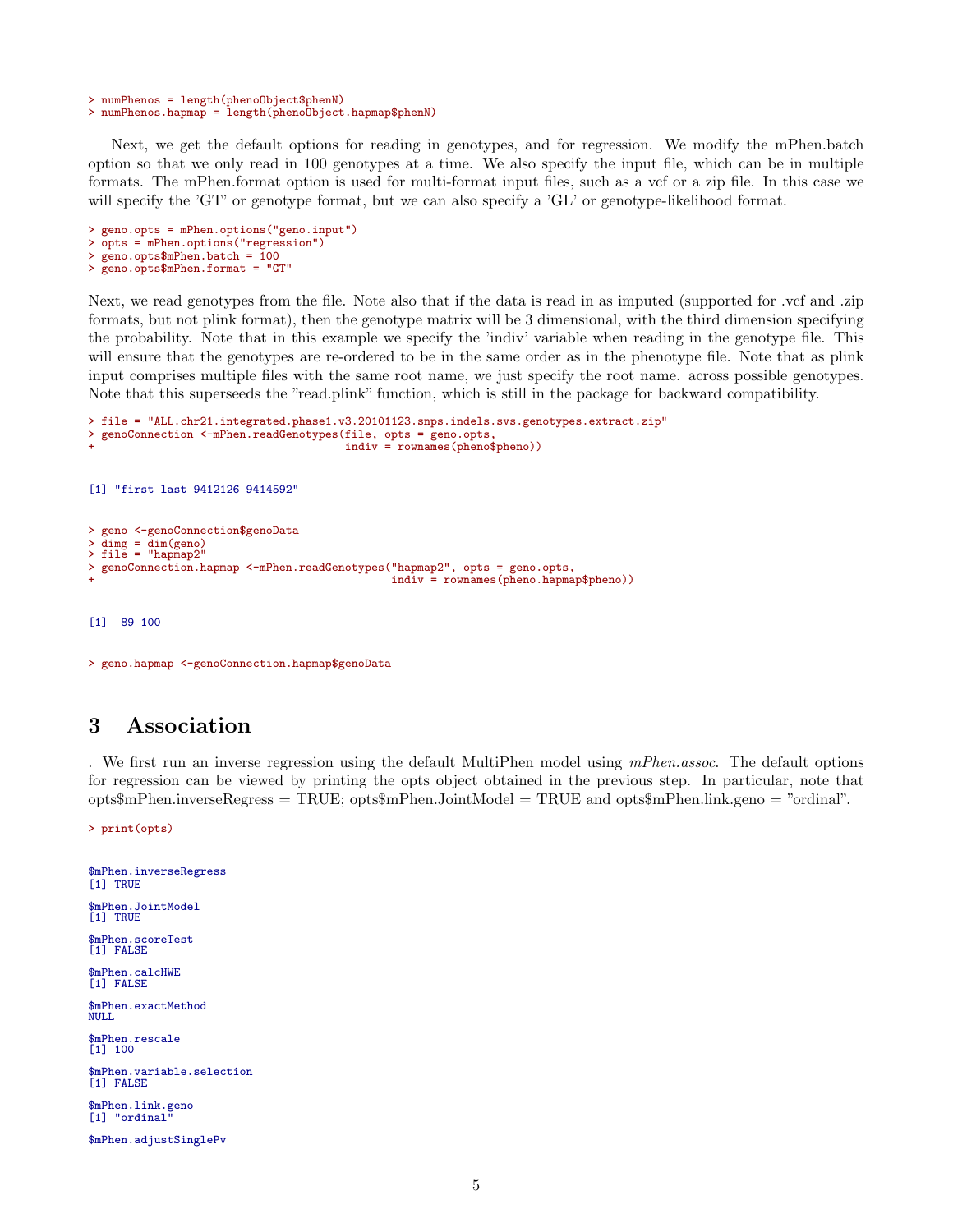```
[1] FALSE
$mPhen.useExpected
[1] FALSE
$mPhen.link.pheno
NULLL
$mPhen.ccarep
[1] 5
$mPhen.thresh.diff
[1] 0.001
$mPhen.orthPheno
[1] "none"
> resultsJoint = mPhen.assoc(geno, phenoObject, opts = opts)
```
The results include both the calculated minor allele frequency (results\$maf) as well a 4 dimensional array containing the association results (results\$Results). The first dimension is strata (e.g. male/female/both), the second dimension is snpid, the third dimension is phenotype and the fourth dimension is statistic (i.e. Beta, p-value and Nobs). Note that since the JointModel was specified, the size of the phenotype dimension is equal to numPhenos +1, with the extra column storing the results for the overall model. Also note that if JointModel is specified, then the singletrait pvalues given are those calculated from t-test within the regression model, and reflect the significance of that variable in the context of all the other variables included in the model. With many correlated phenotypes, these are often much less significant than single-trait association pvalues. So, we can identify which snp indices have nominally significant JointModel associations, and print to screen the pvalues of association at those genotypes

```
> sigInds = which(resultsJoint$Res[,,numPhenos+1,2]<0.05)
> print(resultsJoint$Res[,sigInds,,2])
```

```
pheno1 pheno2 pheno3 pheno4
21_9412126 0.07050237 0.1147210 0.7234937 0.8712047
21_9414592 0.12719936 0.2703818 0.4726575 0.9049065
pheno5 pheno6 JointModel
21_9412126 0.5265230 0.5995167 7.958833e-24
21_9414592 0.9908531 0.6242443 1.804836e-06
```
Next, we might wish to carry out a variable selection procedure to identify which are the primary phenotypes associated. Note that if the number of snps in geno is large, we might prefer to restrict the analysis to geno[,sigInds,drop=F]. Note the use of drop=F to preserve the dimensions of geno. We also set opts\$mPhen.link.geno="gaussian" to improve speed of variable selection, but it is also possible to keep the 'ordinal' link.

```
> opts$mPhen.variable.selection=TRUE
> opts$mPhen.link.geno="gaussian"
> resultsBackwardSelection =mPhen.assoc(geno,
                                                phenoObject, opts=opts)
> #print p-values
> print(resultsBackwardSelection$Res[,,,2])
pheno1 pheno2 pheno3 pheno4 pheno5
21_9412126 1.101641e-26 3.65775e-15 1 1 1
21_9414592 3.430628e-09 8.91976e-04 1 1 1
pheno6 JointModel
21_9412126 1 3.709352e-27
21_9414592 1 2.412490e-08
> #print betas
> print(resultsBackwardSelection$Res[,,,1])
                  pheno1 pheno2 pheno3 pheno4 pheno5<br>926753 -0.15470925 0 0 0<br>366723 -0.05558485 0 0 0
21_9412126 -0.2926753 -0.15470925 0 0 0
21_9414592 -0.1366723 -0.05558485 0 0 0
            pheno6 JointModel
21_9412126 0 NA<br>21_9414592 0 NA
21<sup>-9414592</sup>
```
Note that of the pvalues reported here, many are now set to 1.0 (and correspondingly the betas are 0), which indicates that phenotype is not included in the variable selection model. The overall model p-value represents the model p-value only using those variables which are selected (i.e. have single-trait pvalues less than 1.0), and is often more significant that the original model p-value. However, the process of variable selection does lead to inflation of this smaller model p-value, so it should be treated with a little caution.

Next, we calculate standard single-trait association p-values , by setting JointModel = FALSE and inverseRegress  $=$  FALSE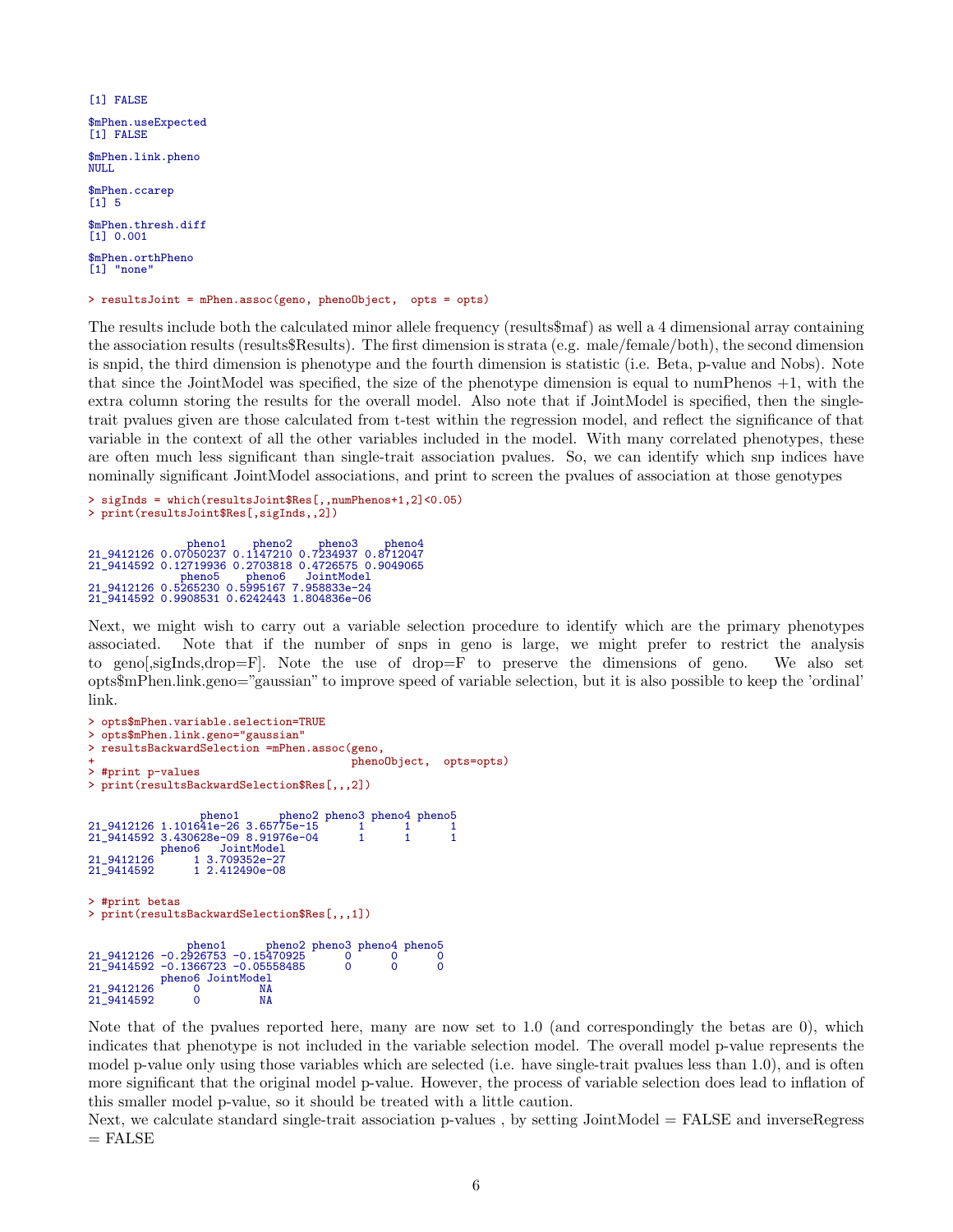> opts\$mPhen.variable.selection=FALSE

> opts\$mPhen.JointModel=FALSE<br>> opts\$mPhen.inverseRegress=F

```
> opts$mPhen.inverseRegress=FALSE<br>> resultsSingle = mPhen.assoc(gen
      > resultsSingle = mPhen.assoc(geno, phenoObject, opts)
```
Next, we calculate a joint genotype model (with separate phenotypes) by setting inverseRegress = FALSE, and JointModel=TRUE. We calculate association statistics

```
> opts$mPhen.variable.selection=FALSE
> opts$mPhen.JointModel=TRUE<br>> opts$mPhen.inverseRegress
     > opts$mPhen.inverseRegress = FALSE
> resultsJointG = mPhen.assoc(geno, phenoObject,opts)
```
Next we calculate a model which is iteratively Multiple phenotypes and then Multiple genotypes, each time updating a linear combination of either phenotypes or genotypes. This is similar to a canonical correlation analysis. We use a gaussian link for speed, but an ordinal link would also work.

```
> opts$mPhen.link.geno="gaussian"
> resultsCCA = mPhen.cca(geno,
                                 phenoObject,opts=opts)
[1] "delta 9.68465288192687 1.26059739814205"
[1] "delta 0.00484369752650441 0.00131756439557712"
    [1] "delta 1.21599811471681e-05 3.25492396519366e-06"
```
# 4 Output

We will now save the results of our analyses to different files to have a convenient reference of our work thus far. We can do this using the *mPhen.writeOutput* function. This function writes results in multiple formats, and also generates multiple plots. First we need a list of the formats we want to write the results in, as well as a list of the plots to generate, and then we can use this to generate the desired output. Note that

```
> resDir = "resultsDir"
> towrite = list(long.txt = TRUE, wide.txt = TRUE)
> toplot = list(.manh = TRUE,.qq = TRUE,.heatm = TRUE,
                  . fprint = TRUE)
  > plotopts = mPhen.options("plot")
   > output=mPhen.writeOutput(resultsJoint,output=resDir,
                               geno = geno, to write = towrite,toplot = toplot, opts = plotopts)
```
The output of *mPhen.writeOutput* is an object which can be then used to write subsequent results. This is particularly useful if you are running the genetic analyses in multiple batches, in which case the results will be appended to the same file. Also note that the plots are not produced until the final batch has been read (which is indicated in attr(geno,"closeConnection")).

```
> output=mPhen.writeOutput(resultsBackwardSelection,output=output,
                                 qeno = geno, towrite = towrite,<br>toplot = toplot, opts = plo
+ toplot = toplot, opts = plotopts)
> output=mPhen.writeOutput(resultsSingle,output=resDir, geno = geno,
+ towrite = towrite, toplot = toplot,
                                 opts = plotopts)> output=mPhen.writeOutput(resultsJointG,output=output,
+ geno = geno, towrite = towrite,
                                 toplot = toplot, opts = plotopts)
```
Note that each object *resultsSingle, resultsJoint, ...* produces separate results files, which have as a prefix the name of each object respectively.

# 5 Simulation

This section describes how you can use MultiPhen simulate phenotype data with a given correlation structure and a genetic association in a particular direction in phenotype space. The first step is to calculate a covariance matrix. This is specified by specifying desired orthogonality between phenotypes. We specify orthogonality within and between phenotype 'blocks'. The idea is that phenotypes within blocks will be more correlated than phenotypes within different blocks. We specify how many phenotypes are within each block, using blockSize, which must be an integer divisor numPhenos. We then specify how orthogonal phenotypes should be between and within blocks respectively.